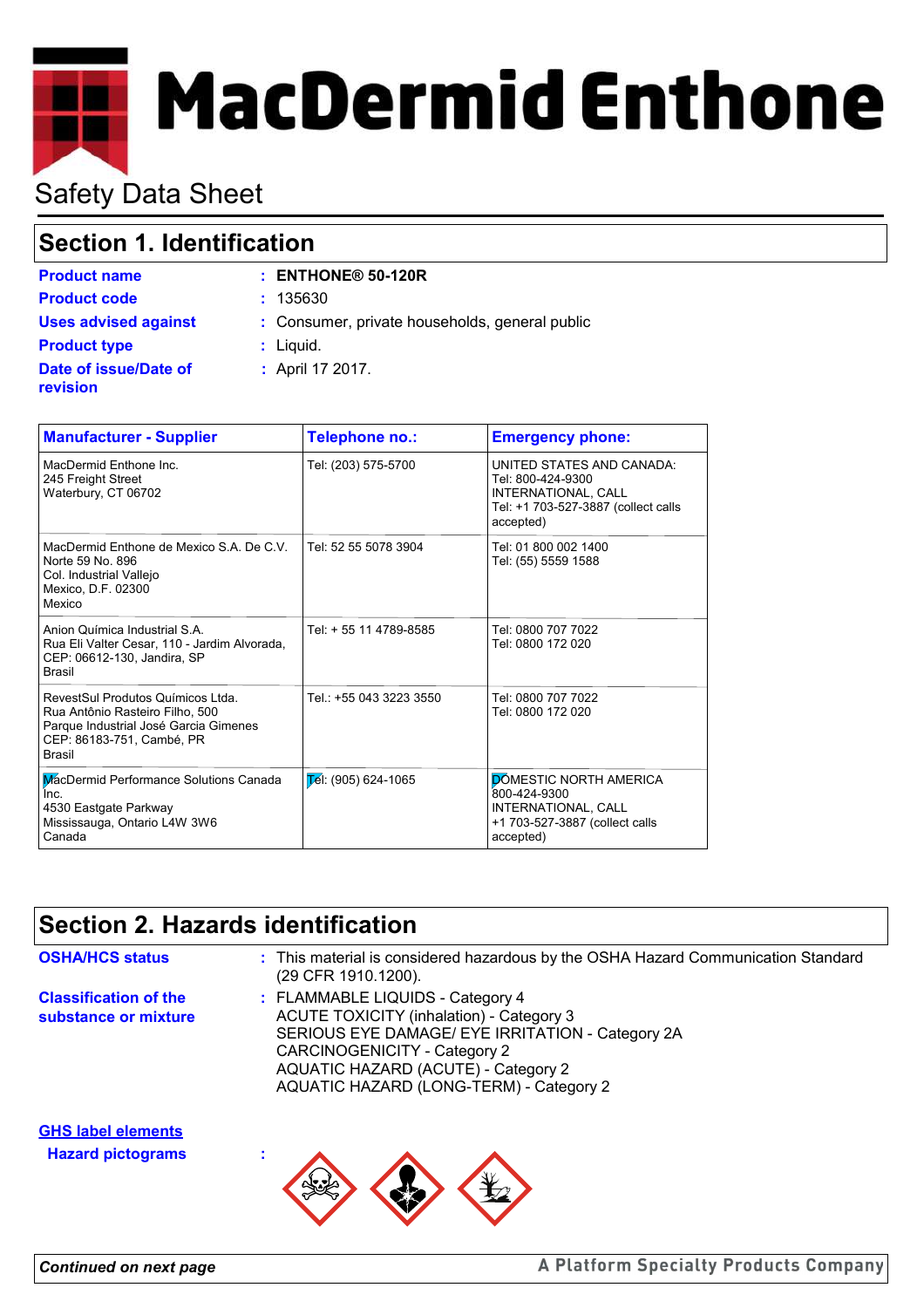# **Section 2. Hazards identification**

| <b>Signal word</b>                         | : Danger                                                                                                                                                                                                                                                                                                                                                                                                |
|--------------------------------------------|---------------------------------------------------------------------------------------------------------------------------------------------------------------------------------------------------------------------------------------------------------------------------------------------------------------------------------------------------------------------------------------------------------|
| <b>Hazard statements</b>                   | : Combustible liquid.<br>Toxic if inhaled.<br>Causes serious eye irritation.<br>Suspected of causing cancer.<br>Toxic to aquatic life with long lasting effects.                                                                                                                                                                                                                                        |
| <b>Precautionary statements</b>            |                                                                                                                                                                                                                                                                                                                                                                                                         |
| <b>Prevention</b>                          | : Obtain special instructions before use. Do not handle until all safety precautions have<br>been read and understood. Wear protective gloves. Wear eye or face protection.<br>Keep away from flames and hot surfaces. - No smoking. Use only outdoors or in a well-<br>ventilated area. Avoid release to the environment. Avoid breathing vapor. Wash hands<br>thoroughly after handling.              |
| <b>Response</b>                            | : Collect spillage. IF exposed or concerned: Get medical attention. IF INHALED:<br>Remove victim to fresh air and keep at rest in a position comfortable for breathing. Call<br>a POISON CENTER or physician. IF IN EYES: Rinse cautiously with water for several<br>minutes. Remove contact lenses, if present and easy to do. Continue rinsing. If eye<br>irritation persists: Get medical attention. |
| <b>Storage</b>                             | : Store locked up. Store in a well-ventilated place. Keep cool.                                                                                                                                                                                                                                                                                                                                         |
| <b>Disposal</b>                            | : Dispose of contents and container in accordance with all local, regional, national and<br>international regulations.                                                                                                                                                                                                                                                                                  |
| <b>Hazards not otherwise</b><br>classified | : None known.                                                                                                                                                                                                                                                                                                                                                                                           |

# **Section 3. Composition/information on ingredients**

**Substance/mixture :** Mixture

| <b>Ingredient name</b>           | $\frac{9}{6}$ | <b>CAS number</b> |
|----------------------------------|---------------|-------------------|
| <b>Morganic filler</b>           | 140-50        |                   |
| 2-(2-ethoxyethoxy) ethyl acetate | $10 - 20$     | $112 - 15 - 2$    |
| (2-methoxymethylethoxy)propanol  | $1 - 10$      | 34590-94-8        |
| 2-methoxy-1-methylethyl acetate  | $1 - 10$      | 108-65-6          |
| Inorganic Fillers                | $1 - 10$      |                   |
| aluminium hydroxide              | $1 - 10$      | 21645-51-2        |
| petroleum solvent naphtha        | $1 - 10$      |                   |

Any concentration shown as a range is to protect confidentiality or is due to batch variation.

**There are no additional ingredients present which, within the current knowledge of the supplier and in the concentrations applicable, are classified as hazardous to health or the environment and hence require reporting in this section.**

**Occupational exposure limits, if available, are listed in Section 8.**

# **Section 4. First aid measures**

### **Description of necessary first aid measures**

| <b>Eye contact</b> | : Check for and remove any contact lenses. Immediately flush eyes with running water<br>for at least 30 minutes, keeping eyelids open. Get medical attention.                                                                                                                                                                                                                                                                                                                                                                                                                                                                                                                                                                        |
|--------------------|--------------------------------------------------------------------------------------------------------------------------------------------------------------------------------------------------------------------------------------------------------------------------------------------------------------------------------------------------------------------------------------------------------------------------------------------------------------------------------------------------------------------------------------------------------------------------------------------------------------------------------------------------------------------------------------------------------------------------------------|
| <b>Inhalation</b>  | : Remove victim to fresh air and keep at rest in a position comfortable for breathing. If it<br>is suspected that mists are still present, the rescuer should wear an appropriate mask<br>or self-contained breathing apparatus. If not breathing, if breathing is irregular or if<br>respiratory arrest occurs, provide artificial respiration or oxygen by trained personnel. It<br>may be dangerous to the person providing aid to give mouth-to-mouth resuscitation.<br>Get medical attention. If necessary, call a poison center or physician. If unconscious,<br>place in recovery position and get medical attention immediately. Maintain an open<br>airway. Loosen tight clothing such as a collar, tie, belt or waistband. |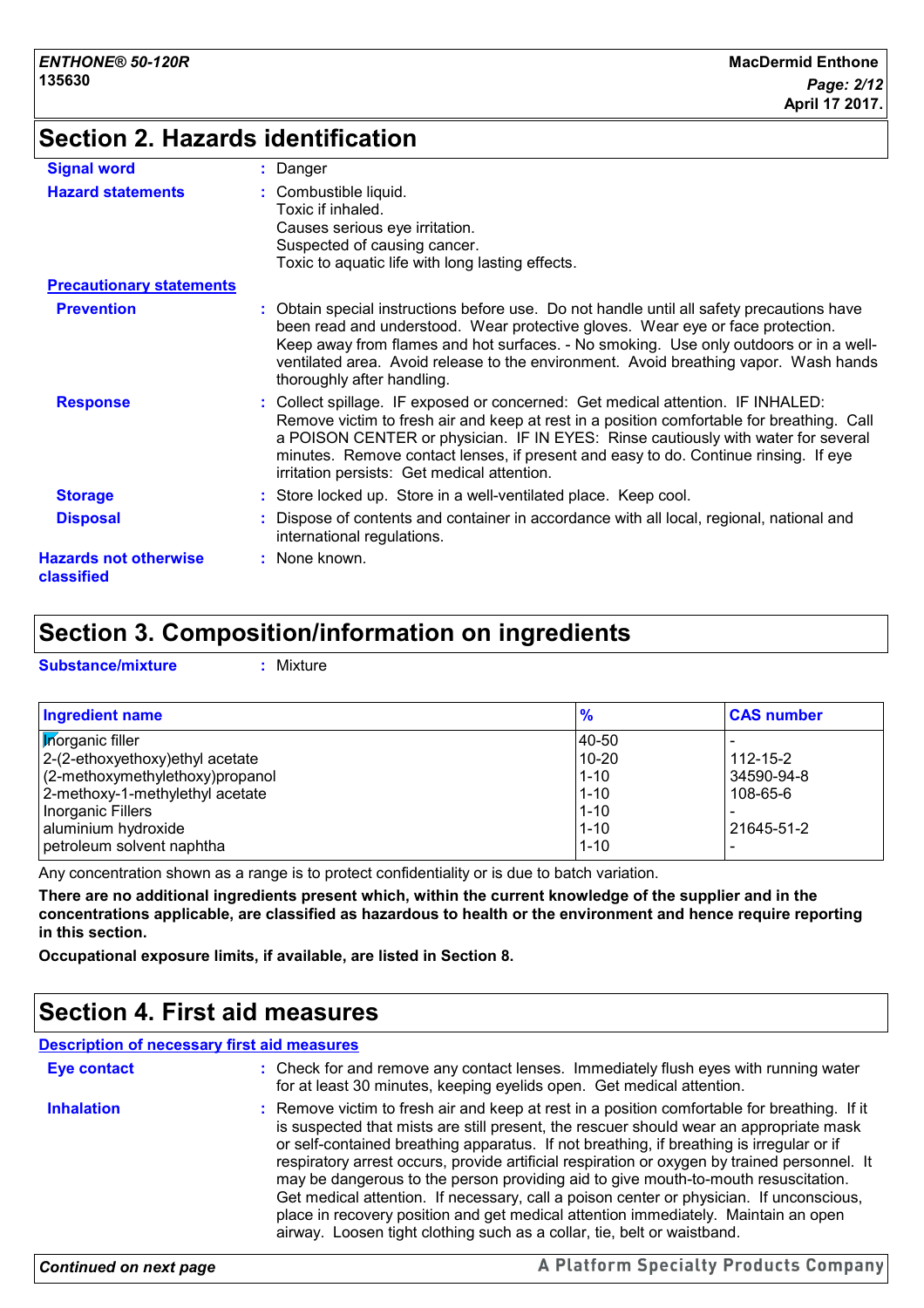# **Section 4. First aid measures**

| <b>Skin contact</b>                   | : Flush contaminated skin with plenty of water. Remove contaminated clothing and<br>shoes. Continue to rinse for at least 15 minutes. Get medical attention. Wash clothing<br>before reuse. Clean shoes thoroughly before reuse.                                                                                                                                                                                                                                                                                                                                                                                                                                                                                                                                          |
|---------------------------------------|---------------------------------------------------------------------------------------------------------------------------------------------------------------------------------------------------------------------------------------------------------------------------------------------------------------------------------------------------------------------------------------------------------------------------------------------------------------------------------------------------------------------------------------------------------------------------------------------------------------------------------------------------------------------------------------------------------------------------------------------------------------------------|
| <b>Ingestion</b>                      | : Wash out mouth with water. Remove dentures if any. Remove victim to fresh air and<br>keep at rest in a position comfortable for breathing. If material has been swallowed and<br>the exposed person is conscious, give small quantities of water to drink. Stop if the<br>exposed person feels sick as vomiting may be dangerous. Do not induce vomiting<br>unless directed to do so by medical personnel. If vomiting occurs, the head should be<br>kept low so that vomit does not enter the lungs. Get medical attention. Never give<br>anything by mouth to an unconscious person. If unconscious, place in recovery position<br>and get medical attention immediately. Maintain an open airway. Loosen tight clothing<br>such as a collar, tie, belt or waistband. |
|                                       | Most important symptoms/effects, acute and delayed                                                                                                                                                                                                                                                                                                                                                                                                                                                                                                                                                                                                                                                                                                                        |
| <b>Potential acute health effects</b> |                                                                                                                                                                                                                                                                                                                                                                                                                                                                                                                                                                                                                                                                                                                                                                           |

| <b>Eye contact</b>                  | : Causes serious eye irritation.                                                           |
|-------------------------------------|--------------------------------------------------------------------------------------------|
| <b>Inhalation</b>                   | $:$ Toxic if inhaled.                                                                      |
| <b>Skin contact</b>                 | : No known significant effects or critical hazards.                                        |
| <b>Ingestion</b>                    | : No known significant effects or critical hazards.                                        |
| <b>Over-exposure signs/symptoms</b> |                                                                                            |
| Eye contact                         | : Adverse symptoms may include the following:<br>pain or irritation<br>watering<br>redness |
| <b>Inhalation</b>                   | : No specific data.                                                                        |
| <b>Skin contact</b>                 | : No specific data.                                                                        |
| <b>Ingestion</b>                    | : No specific data.                                                                        |

| Indication of immediate medical attention and special treatment needed, if necessary |  |                                                                                                                                                                                                                                                                                                                         |
|--------------------------------------------------------------------------------------|--|-------------------------------------------------------------------------------------------------------------------------------------------------------------------------------------------------------------------------------------------------------------------------------------------------------------------------|
| <b>Notes to physician</b>                                                            |  | : Treat symptomatically. Contact poison treatment specialist immediately if large<br>quantities have been ingested or inhaled.                                                                                                                                                                                          |
| <b>Specific treatments</b>                                                           |  | : No specific treatment.                                                                                                                                                                                                                                                                                                |
| <b>Protection of first-aiders</b>                                                    |  | : No action shall be taken involving any personal risk or without suitable training. If it is<br>suspected that mists are still present, the rescuer should wear an appropriate mask or<br>self-contained breathing apparatus. It may be dangerous to the person providing aid to<br>give mouth-to-mouth resuscitation. |

**See toxicological information (Section 11)**

# **Section 5. Fire-fighting measures**

| <b>Extinguishing media</b>                           |                                                                                                                                                                                                                                                                                                                                                                                                                         |
|------------------------------------------------------|-------------------------------------------------------------------------------------------------------------------------------------------------------------------------------------------------------------------------------------------------------------------------------------------------------------------------------------------------------------------------------------------------------------------------|
| <b>Suitable extinguishing</b><br>media               | : Use dry chemical, CO2, water spray (fog) or foam.                                                                                                                                                                                                                                                                                                                                                                     |
| <b>Unsuitable extinguishing</b><br>media             | : Do not use water jet.                                                                                                                                                                                                                                                                                                                                                                                                 |
| <b>Specific hazards arising</b><br>from the chemical | : Combustible liquid. In a fire or if heated, a pressure increase will occur and the<br>container may burst, with the risk of a subsequent explosion. Runoff to sewer may<br>create fire or explosion hazard. This material is toxic to aquatic life with long lasting<br>effects. Fire water contaminated with this material must be contained and prevented<br>from being discharged to any waterway, sewer or drain. |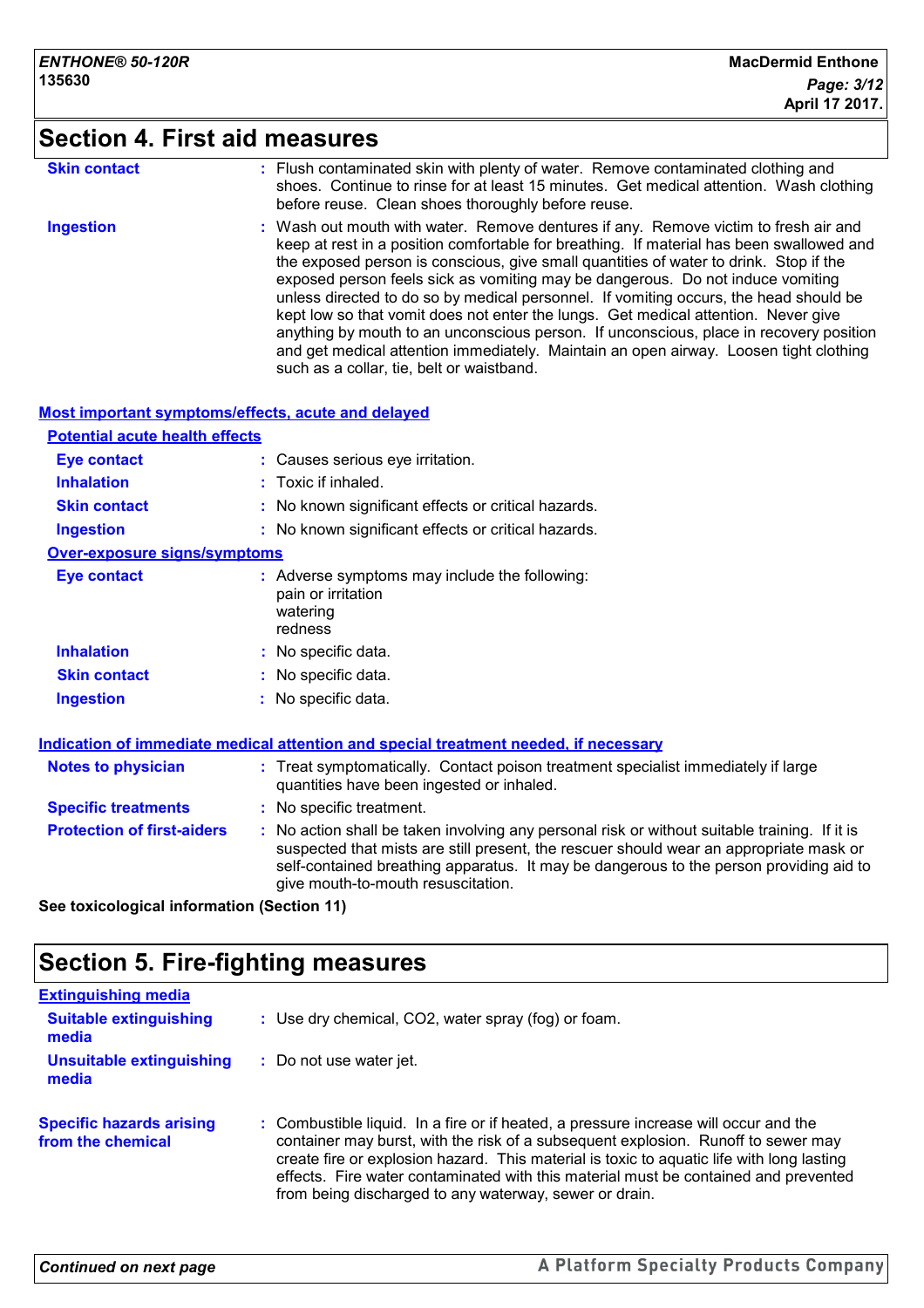# **Section 5. Fire-fighting measures**

| <b>Hazardous thermal</b><br>decomposition products       | Decomposition products may include the following materials:<br>carbon dioxide<br>carbon monoxide<br>metal oxide/oxides                                                                                                                                                                                                        |
|----------------------------------------------------------|-------------------------------------------------------------------------------------------------------------------------------------------------------------------------------------------------------------------------------------------------------------------------------------------------------------------------------|
| <b>Special protective actions</b><br>for fire-fighters   | : Promptly isolate the scene by removing all persons from the vicinity of the incident if<br>there is a fire. No action shall be taken involving any personal risk or without suitable<br>training. Move containers from fire area if this can be done without risk. Use water<br>spray to keep fire-exposed containers cool. |
| <b>Special protective</b><br>equipment for fire-fighters | Fire-fighters should wear appropriate protective equipment and self-contained breathing<br>apparatus (SCBA) with a full face-piece operated in positive pressure mode.                                                                                                                                                        |

# **Section 6. Accidental release measures**

### **Personal precautions, protective equipment and emergency procedures**

| For non-emergency<br>personnel                               |    | : No action shall be taken involving any personal risk or without suitable training.<br>Evacuate surrounding areas. Keep unnecessary and unprotected personnel from<br>entering. Do not touch or walk through spilled material. Shut off all ignition sources.<br>No flares, smoking or flames in hazard area. Do not breathe vapor or mist. Provide<br>adequate ventilation. Wear appropriate respirator when ventilation is inadequate. Put<br>on appropriate personal protective equipment.                                                                                                                                                                                                                                                                     |
|--------------------------------------------------------------|----|--------------------------------------------------------------------------------------------------------------------------------------------------------------------------------------------------------------------------------------------------------------------------------------------------------------------------------------------------------------------------------------------------------------------------------------------------------------------------------------------------------------------------------------------------------------------------------------------------------------------------------------------------------------------------------------------------------------------------------------------------------------------|
| For emergency responders                                     | ÷. | If specialised clothing is required to deal with the spillage, take note of any information<br>in Section 8 on suitable and unsuitable materials. See also the information in "For non-<br>emergency personnel".                                                                                                                                                                                                                                                                                                                                                                                                                                                                                                                                                   |
| <b>Environmental precautions</b>                             |    | : Avoid dispersal of spilled material and runoff and contact with soil, waterways, drains<br>and sewers. Inform the relevant authorities if the product has caused environmental<br>pollution (sewers, waterways, soil or air). Water polluting material. May be harmful to<br>the environment if released in large quantities. Collect spillage.                                                                                                                                                                                                                                                                                                                                                                                                                  |
| <b>Methods and materials for containment and cleaning up</b> |    |                                                                                                                                                                                                                                                                                                                                                                                                                                                                                                                                                                                                                                                                                                                                                                    |
| <b>Small spill</b>                                           |    | : Stop leak if without risk. Move containers from spill area. Use spark-proof tools and<br>explosion-proof equipment. Dilute with water and mop up if water-soluble. Alternatively,<br>or if water-insoluble, absorb with an inert dry material and place in an appropriate waste<br>disposal container. Dispose of via a licensed waste disposal contractor.                                                                                                                                                                                                                                                                                                                                                                                                      |
| <b>Large spill</b>                                           |    | Stop leak if without risk. Move containers from spill area. Use spark-proof tools and<br>explosion-proof equipment. Approach release from upwind. Prevent entry into sewers,<br>water courses, basements or confined areas. Wash spillages into an effluent treatment<br>plant or proceed as follows. Contain and collect spillage with non-combustible,<br>absorbent material e.g. sand, earth, vermiculite or diatomaceous earth and place in<br>container for disposal according to local regulations (see Section 13). Dispose of via a<br>licensed waste disposal contractor. Contaminated absorbent material may pose the<br>same hazard as the spilled product. Note: see Section 1 for emergency contact<br>information and Section 13 for waste disposal. |

# **Section 7. Handling and storage**

### **Protective measures** : Put on appropriate personal protective equipment (see Section 8). Avoid exposure obtain special instructions before use. Do not handle until all safety precautions have been read and understood. Do not get in eyes or on skin or clothing. Do not breathe vapor or mist. Do not ingest. Avoid release to the environment. Use only with adequate ventilation. Wear appropriate respirator when ventilation is inadequate. Do not enter storage areas and confined spaces unless adequately ventilated. Keep in the original container or an approved alternative made from a compatible material, kept tightly closed when not in use. Store and use away from heat, sparks, open flame or **Precautions for safe handling**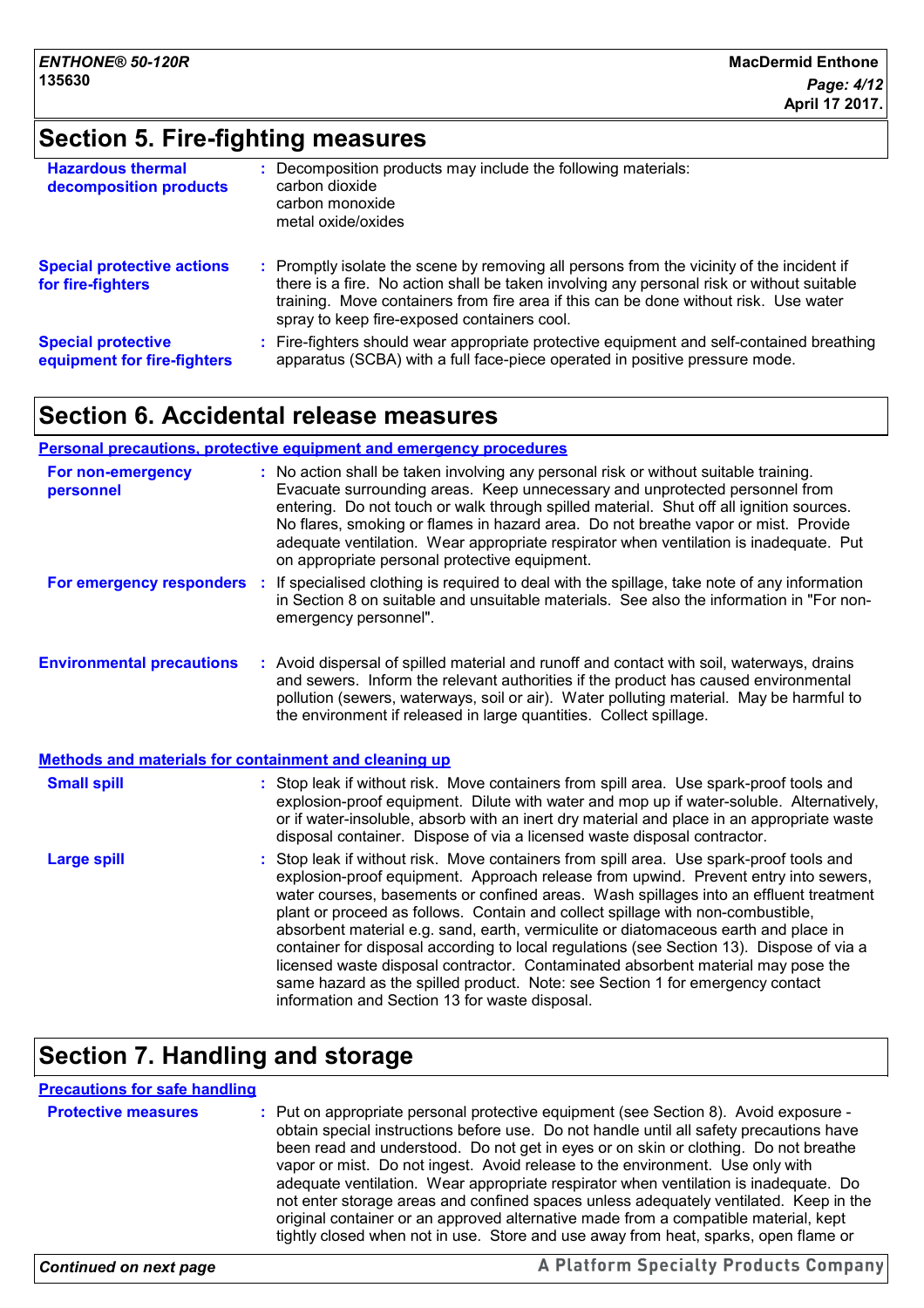# **Section 7. Handling and storage**

|                                                                                  | any other ignition source. Use explosion-proof electrical (ventilating, lighting and<br>material handling) equipment. Use only non-sparking tools. Empty containers retain<br>product residue and can be hazardous. Do not reuse container.                                                                                                                                                                                                                                                                                                                                                                                                      |
|----------------------------------------------------------------------------------|--------------------------------------------------------------------------------------------------------------------------------------------------------------------------------------------------------------------------------------------------------------------------------------------------------------------------------------------------------------------------------------------------------------------------------------------------------------------------------------------------------------------------------------------------------------------------------------------------------------------------------------------------|
| <b>Advice on general</b><br>occupational hygiene                                 | : Eating, drinking and smoking should be prohibited in areas where this material is<br>handled, stored and processed. Workers should wash hands and face before eating,<br>drinking and smoking. Remove contaminated clothing and protective equipment before<br>entering eating areas. See also Section 8 for additional information on hygiene<br>measures.                                                                                                                                                                                                                                                                                    |
| <b>Conditions for safe storage,</b><br>including any<br><b>incompatibilities</b> | : Store in accordance with local regulations. Store in a segregated and approved area.<br>Store in original container protected from direct sunlight in a dry, cool and well-ventilated<br>area, away from incompatible materials (see Section 10) and food and drink. Store<br>locked up. Eliminate all ignition sources. Separate from oxidizing materials. Keep<br>container tightly closed and sealed until ready for use. Containers that have been<br>opened must be carefully resealed and kept upright to prevent leakage. Do not store in<br>unlabeled containers. Use appropriate containment to avoid environmental<br>contamination. |

# **Section 8. Exposure controls/personal protection**

### **Control parameters**

**Occupational exposure limits**

| <b>Ingredient name</b>          | <b>Exposure limits</b>                                         |
|---------------------------------|----------------------------------------------------------------|
| <b>Inorganic filler</b>         | OSHA PEL (United States, 2/2013).                              |
|                                 | TWA: 15 mg/m <sup>3</sup> 8 hours. Form: Total dust            |
|                                 | ACGIH TLV (United States, 4/2014). Notes: Substance identified |
|                                 | by other sources as a suspected or confirmed human carcinogen. |
|                                 | 1996 Adoption Substances for which the TLV is higher than the  |
|                                 | OSHA Permissible Exposure Limit (PEL) and/or the NIOSH         |
|                                 | Recommended Exposure Limit (REL). See CFR 58(124) :            |
|                                 | 36338-33351, June 30, 1993, for revised OSHA PEL. Refers to    |
|                                 | Appendix A -- Carcinogens.                                     |
|                                 | TWA: 10 mg/m <sup>3</sup> 8 hours.                             |
| (2-methoxymethylethoxy)propanol | ACGIH TLV (United States, 4/2014). Absorbed through skin.      |
|                                 | STEL: 909 mg/m <sup>3</sup> 15 minutes.                        |
|                                 | STEL: 150 ppm 15 minutes.                                      |
|                                 | TWA: 606 mg/m <sup>3</sup> 8 hours.                            |
|                                 | TWA: 100 ppm 8 hours.                                          |
|                                 | NIOSH REL (United States, 10/2013). Absorbed through skin.     |
|                                 | STEL: 900 mg/m <sup>3</sup> 15 minutes.                        |
|                                 | STEL: 150 ppm 15 minutes.                                      |
|                                 | TWA: 600 mg/m <sup>3</sup> 10 hours.                           |
|                                 | TWA: 100 ppm 10 hours.                                         |
|                                 | OSHA PEL (United States, 2/2013). Absorbed through skin.       |
|                                 | TWA: 600 mg/m <sup>3</sup> 8 hours.                            |
|                                 | TWA: 100 ppm 8 hours.                                          |
| 2-methoxy-1-methylethyl acetate | AIHA WEEL (United States, 10/2011).                            |
|                                 | TWA: 50 ppm 8 hours.                                           |
| Inorganic Fillers               | NIOSH REL (United States, 10/2013).                            |
|                                 | TWA: 6 mg/m <sup>3</sup> 10 hours.                             |
| aluminium hydroxide             | ACGIH TLV (United States, 4/2014).                             |
|                                 | TWA: 1 mg/m <sup>3</sup> 8 hours. Form: Respirable fraction    |
| petroleum solvent naphtha       | Manufacturer (United States, 2/2006).                          |
|                                 | TWA: 100 ppm 8 hours.                                          |
|                                 |                                                                |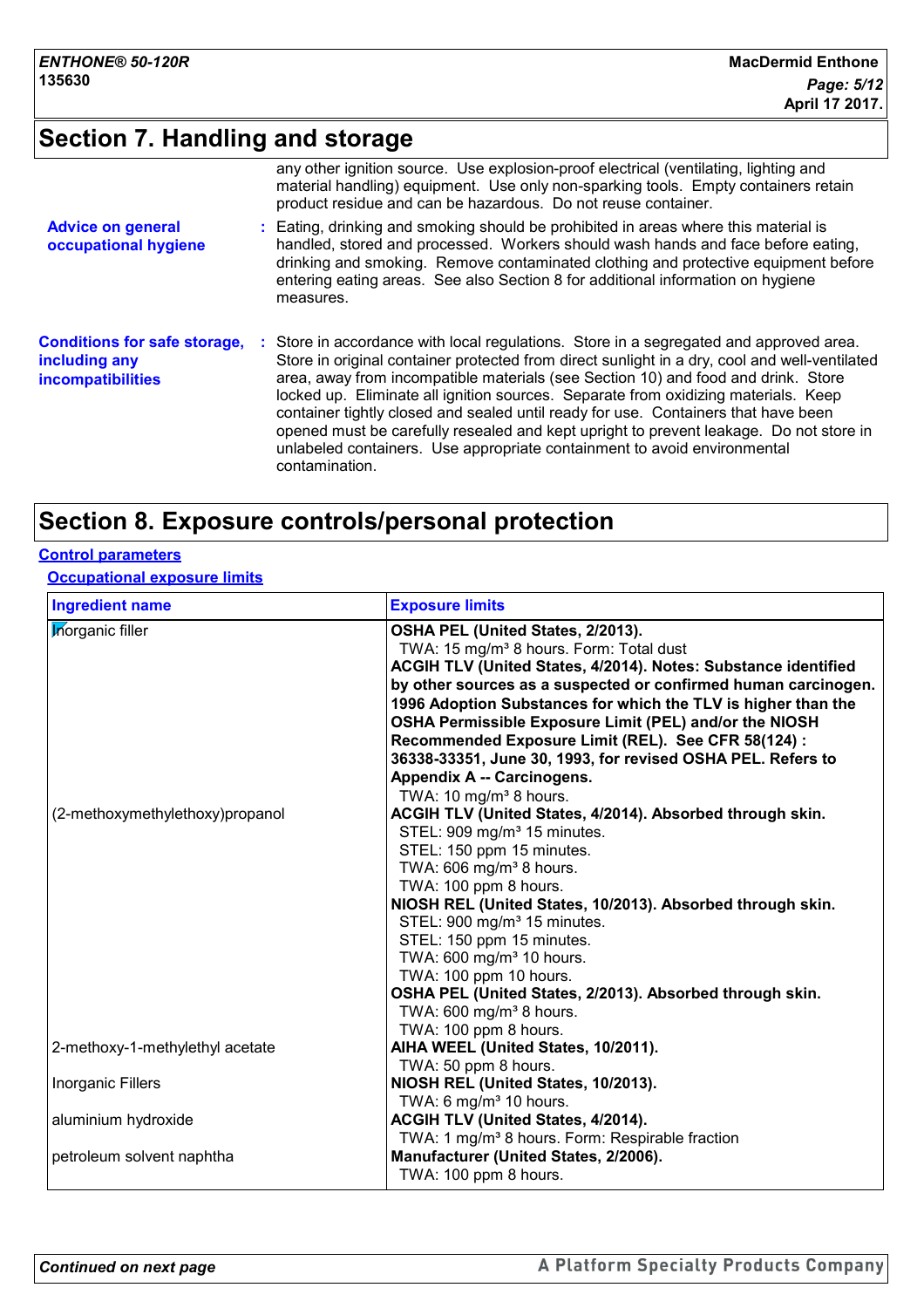# **Section 8. Exposure controls/personal protection**

| <b>Appropriate engineering</b><br><b>controls</b> | : Use only with adequate ventilation. Use process enclosures, local exhaust ventilation or<br>other engineering controls to keep worker exposure to airborne contaminants below any<br>recommended or statutory limits. The engineering controls also need to keep gas,<br>vapor or dust concentrations below any lower explosive limits. Use explosion-proof<br>ventilation equipment.                                                                                                                                                                                                                              |  |  |  |
|---------------------------------------------------|----------------------------------------------------------------------------------------------------------------------------------------------------------------------------------------------------------------------------------------------------------------------------------------------------------------------------------------------------------------------------------------------------------------------------------------------------------------------------------------------------------------------------------------------------------------------------------------------------------------------|--|--|--|
| <b>Environmental exposure</b><br>controls         | Emissions from ventilation or work process equipment should be checked to ensure<br>they comply with the requirements of environmental protection legislation. In some<br>cases, fume scrubbers, filters or engineering modifications to the process equipment<br>will be necessary to reduce emissions to acceptable levels.                                                                                                                                                                                                                                                                                        |  |  |  |
| <b>Individual protection measures</b>             |                                                                                                                                                                                                                                                                                                                                                                                                                                                                                                                                                                                                                      |  |  |  |
| <b>Hygiene measures</b>                           | : Wash hands, forearms and face thoroughly after handling chemical products, before<br>eating, smoking and using the lavatory and at the end of the working period.<br>Appropriate techniques should be used to remove potentially contaminated clothing.<br>Wash contaminated clothing before reusing. Ensure that eyewash stations and safety<br>showers are close to the workstation location.                                                                                                                                                                                                                    |  |  |  |
| <b>Eye/face protection</b>                        | Safety eyewear complying with an approved standard should be used when a risk<br>assessment indicates this is necessary to avoid exposure to liquid splashes, mists,<br>gases or dusts. If contact is possible, the following protection should be worn, unless<br>the assessment indicates a higher degree of protection: chemical splash goggles.                                                                                                                                                                                                                                                                  |  |  |  |
| <b>Skin protection</b>                            |                                                                                                                                                                                                                                                                                                                                                                                                                                                                                                                                                                                                                      |  |  |  |
| <b>Hand protection</b>                            | Chemical-resistant, impervious gloves complying with an approved standard should be<br>worn at all times when handling chemical products if a risk assessment indicates this is<br>necessary. Considering the parameters specified by the glove manufacturer, check<br>during use that the gloves are still retaining their protective properties. It should be<br>noted that the time to breakthrough for any glove material may be different for different<br>glove manufacturers. In the case of mixtures, consisting of several substances, the<br>protection time of the gloves cannot be accurately estimated. |  |  |  |
| <b>Body protection</b>                            | Personal protective equipment for the body should be selected based on the task being<br>performed and the risks involved and should be approved by a specialist before<br>handling this product.                                                                                                                                                                                                                                                                                                                                                                                                                    |  |  |  |
| <b>Other skin protection</b>                      | : Appropriate footwear and any additional skin protection measures should be selected<br>based on the task being performed and the risks involved and should be approved by a<br>specialist before handling this product.                                                                                                                                                                                                                                                                                                                                                                                            |  |  |  |
| <b>Respiratory protection</b>                     | Use a properly fitted, air-purifying or air-fed respirator complying with an approved<br>standard if a risk assessment indicates this is necessary. Respirator selection must be<br>based on known or anticipated exposure levels, the hazards of the product and the safe<br>working limits of the selected respirator.                                                                                                                                                                                                                                                                                             |  |  |  |

# **Section 9. Physical and chemical properties**

| <b>Appearance</b>                               |                                                                       |
|-------------------------------------------------|-----------------------------------------------------------------------|
| <b>Physical state</b>                           | : Liguid.                                                             |
| <b>Color</b>                                    | : White.                                                              |
| Odor                                            | $:$ Mild.                                                             |
| <b>Odor threshold</b>                           | $:$ Not available.                                                    |
| рH                                              | : Not available.                                                      |
| <b>Melting point</b>                            | $:$ Not available.                                                    |
| <b>Boiling point</b>                            | : 160 to 187.78 $^{\circ}$ C (320 to 370 $^{\circ}$ F)                |
| <b>Flash point</b>                              | : Closed cup: $86.667^{\circ}$ C (188 $^{\circ}$ F) [Pensky-Martens.] |
| <b>Evaporation rate</b>                         | $:$ Not available.                                                    |
| <b>Flammability (solid, gas)</b>                | $:$ Not available.                                                    |
| Lower and upper explosive<br>(flammable) limits | $:$ Not available.                                                    |

*Continued on next page*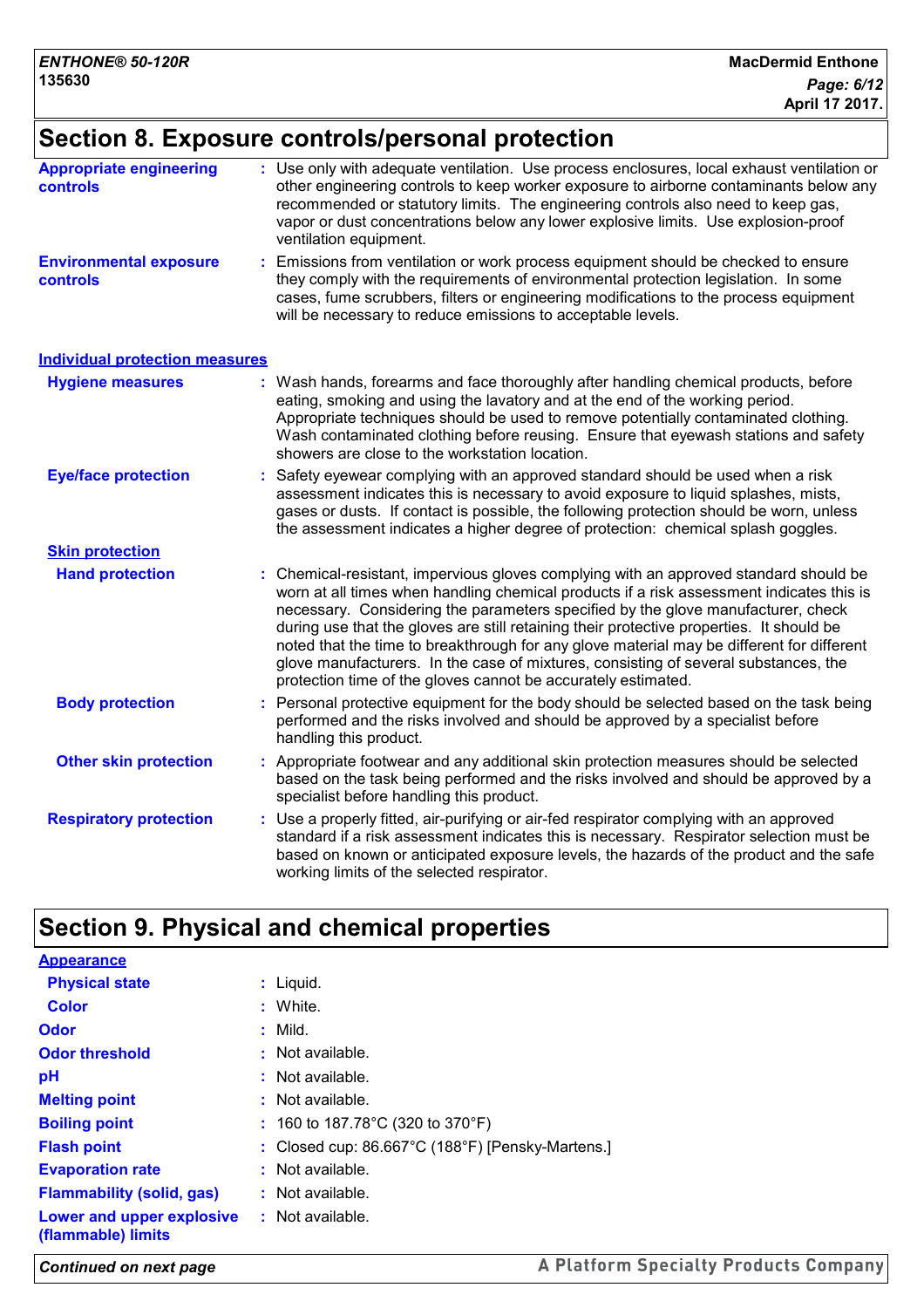# **Section 9. Physical and chemical properties**

| <b>Vapor pressure</b>                             | $:$ Not available. |
|---------------------------------------------------|--------------------|
| <b>Vapor density</b>                              | : Not available.   |
| <b>Relative density</b>                           | : 1.67             |
| <b>Solubility</b>                                 | $:$ Not available. |
| <b>VOC</b>                                        | $: 373.4$ g/l      |
| <b>Partition coefficient: n-</b><br>octanol/water | $:$ Not available. |
| <b>Auto-ignition temperature</b>                  | $:$ Not available. |
| <b>Decomposition temperature</b>                  | $:$ Not available. |
| <b>Viscosity</b>                                  | : Not available.   |

# **Section 10. Stability and reactivity**

| <b>Reactivity</b>                                        | : No specific test data related to reactivity available for this product or its ingredients.                                                                                 |
|----------------------------------------------------------|------------------------------------------------------------------------------------------------------------------------------------------------------------------------------|
| <b>Chemical stability</b>                                | : The product is stable.                                                                                                                                                     |
| <b>Possibility of hazardous</b><br>reactions             | : Under normal conditions of storage and use, hazardous reactions will not occur.                                                                                            |
| <b>Conditions to avoid</b>                               | : Avoid all possible sources of ignition (spark or flame). Do not pressurize, cut, weld,<br>braze, solder, drill, grind or expose containers to heat or sources of ignition. |
| <b>Incompatibility with various</b><br><b>substances</b> | : Reactive or incompatible with the following materials: oxidizing materials, metals, acids<br>and moisture.                                                                 |
| <b>Hazardous decomposition</b><br>products               | : Under normal conditions of storage and use, hazardous decomposition products should<br>not be produced.                                                                    |
| <b>Other Hazardous</b><br>decomposition products         | : carbon oxides $(CO, CO2)$                                                                                                                                                  |
| <b>Hazardous polymerization</b>                          | : Under normal conditions of storage and use, hazardous polymerization will not occur.                                                                                       |

# **Section 11. Toxicological information**

| <b>Routes of entry</b>                    | : Dermal contact. Eye contact. Inhalation. Ingestion. |                |                          |                 |
|-------------------------------------------|-------------------------------------------------------|----------------|--------------------------|-----------------|
| <b>Acute toxicity</b>                     |                                                       |                |                          |                 |
| <b>Product/ingredient name</b>            | <b>Result</b>                                         | <b>Species</b> | <b>Dose</b>              | <b>Exposure</b> |
| $\sqrt{2}$ -ethoxyethoxy)ethyl<br>acetate | LD50 Dermal                                           | Rabbit         | 15000 mg/kg              |                 |
|                                           | LD50 Oral                                             | Rat            | 11000 mg/kg              |                 |
| 2-methoxy-1-methylethyl<br>acetate        | LD50 Dermal                                           | Rabbit         | $>5$ g/kg                |                 |
|                                           | LD50 Oral                                             | Rat            | 8532 mg/kg               |                 |
| <b>Inorganic Fillers</b>                  | LD50 Dermal                                           | Rabbit         | >2000 mg/kg              |                 |
|                                           | LD50 Oral                                             | Rat            | >5000 mg/kg              |                 |
| petroleum solvent naphtha                 | <b>LC50 Inhalation Vapor</b>                          | Rat            | $>590$ mg/m <sup>3</sup> | 4 hours         |
|                                           | LD50 Dermal                                           | Rabbit         | >2000 mg/kg              |                 |
|                                           | LD50 Oral                                             | Rat            | 3200 mg/kg               |                 |

**Irritation/Corrosion**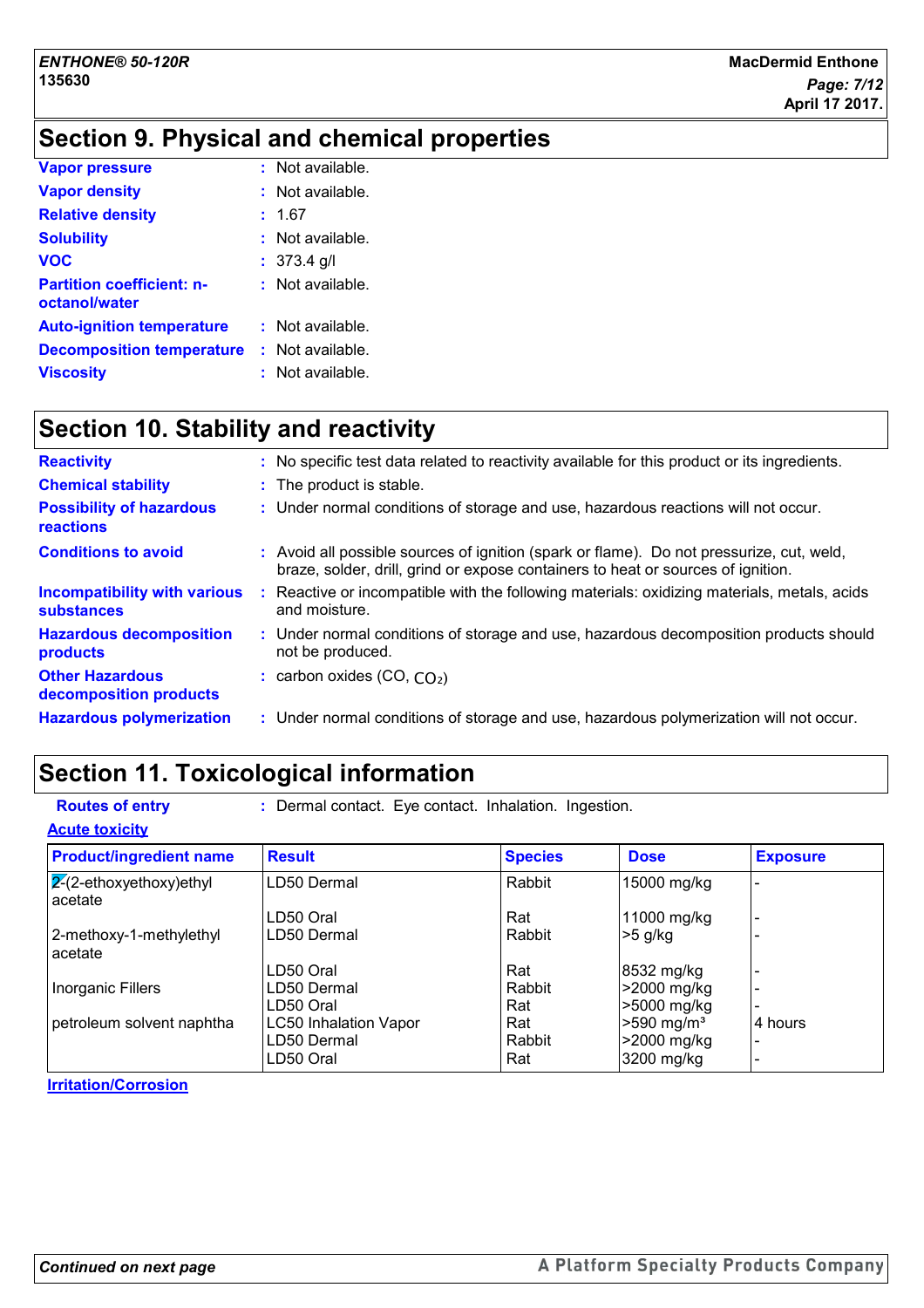# **Section 11. Toxicological information**

| <b>Product/ingredient name</b>      | <b>Result</b>            | <b>Species</b> | <b>Score</b> | <b>Exposure</b>                            | <b>Observation</b> |
|-------------------------------------|--------------------------|----------------|--------------|--------------------------------------------|--------------------|
| <b>Inorganic filler</b>             | Skin - Mild irritant     | Human          |              | 72 hours 300<br>Micrograms<br>Intermittent |                    |
| 2-(2-ethoxyethoxy)ethyl<br>acetate  | Eyes - Moderate irritant | Rabbit         |              | 500<br>milligrams                          |                    |
|                                     | Skin - Mild irritant     | Rabbit         |              | 500<br>milligrams                          |                    |
| (2-methoxymethylethoxy)<br>propanol | Eyes - Mild irritant     | Human          |              | 8 milligrams                               |                    |
|                                     | Eyes - Mild irritant     | Rabbit         |              | 24 hours 500<br>milligrams                 |                    |
|                                     | Skin - Mild irritant     | Rabbit         |              | 500<br>milligrams                          |                    |
| <b>Inorganic Fillers</b>            | Eyes - Mild irritant     | Rabbit         |              | 24 hours 25<br>milligrams                  |                    |
| petroleum solvent naphtha           | Skin - Mild irritant     | Rabbit         |              | 24 hours 500<br>microliters                |                    |

### **Sensitization**

Not available.

### **Mutagenicity**

Not available.

### **Carcinogenicity**

No applicable toxicity data

### **Additional information:**

**Inorganic filler**: Carcinogen status based on inhalation of particulate form of this chemical If this product is a liquid, exposure to this particulate is unlikely under ordinary conditions of use.

### **Classification**

| <b>Product/ingredient name</b>        | <b>OSHA</b> | <b>IARC</b> | <b>NTP</b> |
|---------------------------------------|-------------|-------------|------------|
| Inorganic filler<br>Inorganic Fillers |             | 2B          |            |

### **Reproductive toxicity**

Not available.

### **Teratogenicity**

Not available.

### **Specific target organ toxicity (single exposure)**

Not available.

### **Specific target organ toxicity (repeated exposure)**

Not available.

### **Aspiration hazard**

| <b>Name</b>               | <b>Result</b>                  |
|---------------------------|--------------------------------|
| petroleum solvent naphtha | ASPIRATION HAZARD - Category 1 |

### **Information on the likely :** Routes of entry anticipated: Oral, Dermal, Inhalation.

### **routes of exposure**

**Potential acute health effects**

**Eye contact :** Causes serious eye irritation.

### *Continued on next page*

A Platform Specialty Products Company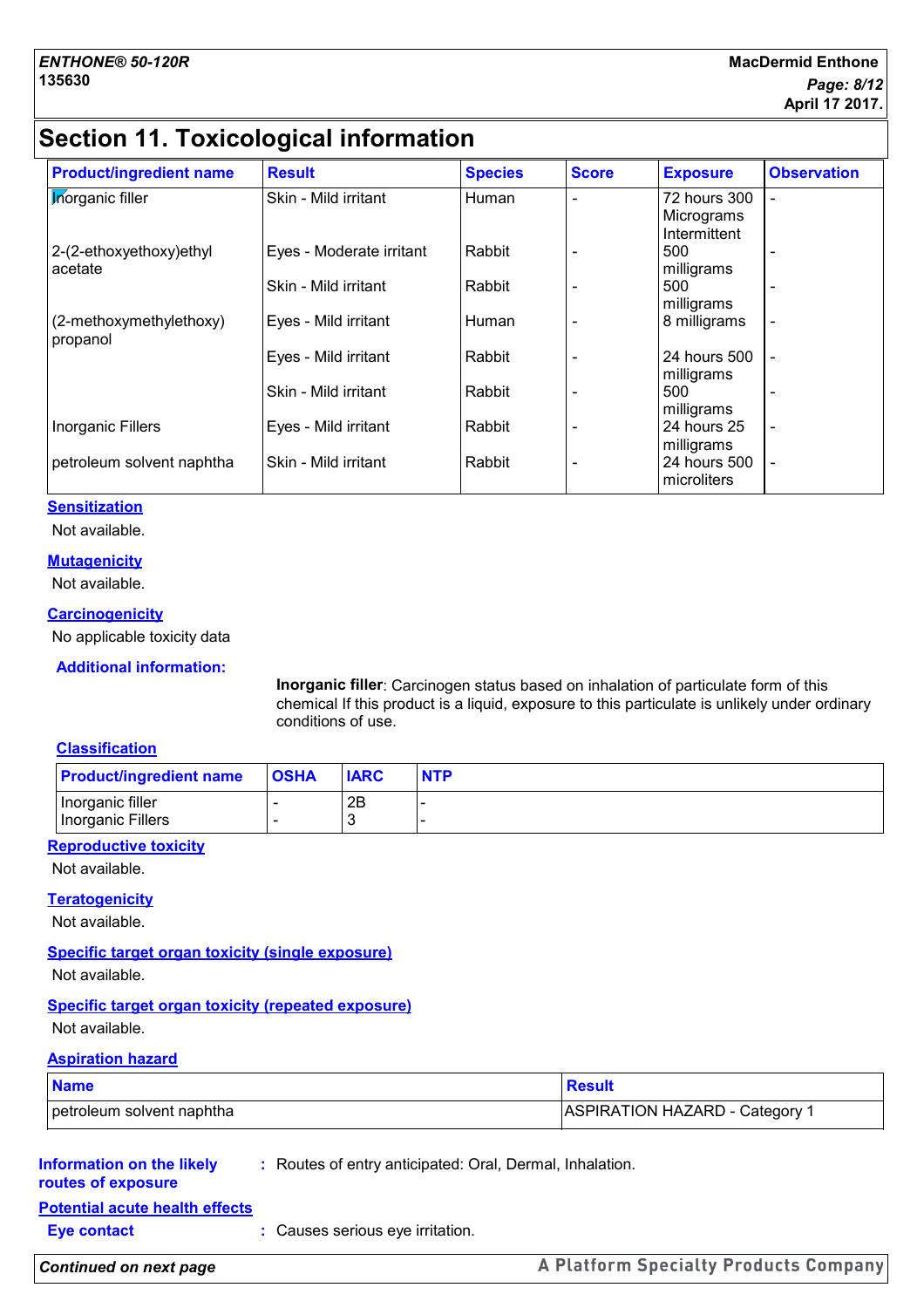# **Section 11. Toxicological information**

| <b>Inhalation</b>   | $\therefore$ Toxic if inhaled.                      |
|---------------------|-----------------------------------------------------|
| <b>Skin contact</b> | : No known significant effects or critical hazards. |
| Ingestion           | : No known significant effects or critical hazards. |

### **Symptoms related to the physical, chemical and toxicological characteristics**

| Eye contact         | : Adverse symptoms may include the following:<br>pain or irritation<br>watering<br>redness |
|---------------------|--------------------------------------------------------------------------------------------|
| <b>Inhalation</b>   | : No specific data.                                                                        |
| <b>Skin contact</b> | : No specific data.                                                                        |
| <b>Ingestion</b>    | : No specific data.                                                                        |

### **Delayed and immediate effects and also chronic effects from short and long term exposure**

| <b>Short term exposure</b>                   |                                                                                           |
|----------------------------------------------|-------------------------------------------------------------------------------------------|
| <b>Potential immediate</b><br><b>effects</b> | $:$ Not available.                                                                        |
| <b>Potential delayed effects</b>             | $:$ Not available.                                                                        |
| <b>Long term exposure</b>                    |                                                                                           |
| <b>Potential immediate</b><br><b>effects</b> | $:$ Not available.                                                                        |
| <b>Potential delayed effects</b>             | : Not available.                                                                          |
| <b>Potential chronic health effects</b>      |                                                                                           |
| <b>General</b>                               | : No known significant effects or critical hazards.                                       |
| <b>Carcinogenicity</b>                       | Suspected of causing cancer. Risk of cancer depends on duration and level of<br>exposure. |
| <b>Mutagenicity</b>                          | : No known significant effects or critical hazards.                                       |
| <b>Teratogenicity</b>                        | : No known significant effects or critical hazards.                                       |
| <b>Developmental effects</b>                 | : No known significant effects or critical hazards.                                       |
| <b>Fertility effects</b>                     | : No known significant effects or critical hazards.                                       |

## **Numerical measures of toxicity**

### **Acute toxicity estimates**

| <b>Route</b>        | <b>ATE value</b> |
|---------------------|------------------|
| Oral                | 51009.9 mg/kg    |
| Inhalation (vapors) | 7.97 mg/l        |

# **Section 12. Ecological information**

| <b>Product/ingredient name</b>         | <b>Result</b>                         | <b>Species</b>                                | <b>Exposure</b> |
|----------------------------------------|---------------------------------------|-----------------------------------------------|-----------------|
| <b>Morganic filler</b>                 | Acute LC50 3 mg/l Fresh water         | Crustaceans - Ceriodaphnia<br>dubia - Neonate | 48 hours        |
|                                        | Acute LC50 6.5 mg/l Fresh water       | Daphnia - Daphnia pulex -<br>l Neonate        | 48 hours        |
|                                        | Acute LC50 >1000000 µg/l Marine water | l Fish - Fundulus heteroclitus                | 96 hours        |
| 2-(2-ethoxyethoxy)ethyl<br>acetate     | LC50 110 mg/l                         | Fish                                          | 96 hours        |
| $(2$ -methoxymethylethoxy)<br>propanol | EC50 >969 mg/l                        | Algae                                         | 96 hours        |
| <b>Continued on next page</b>          |                                       | A Platform Specialty Products Company         |                 |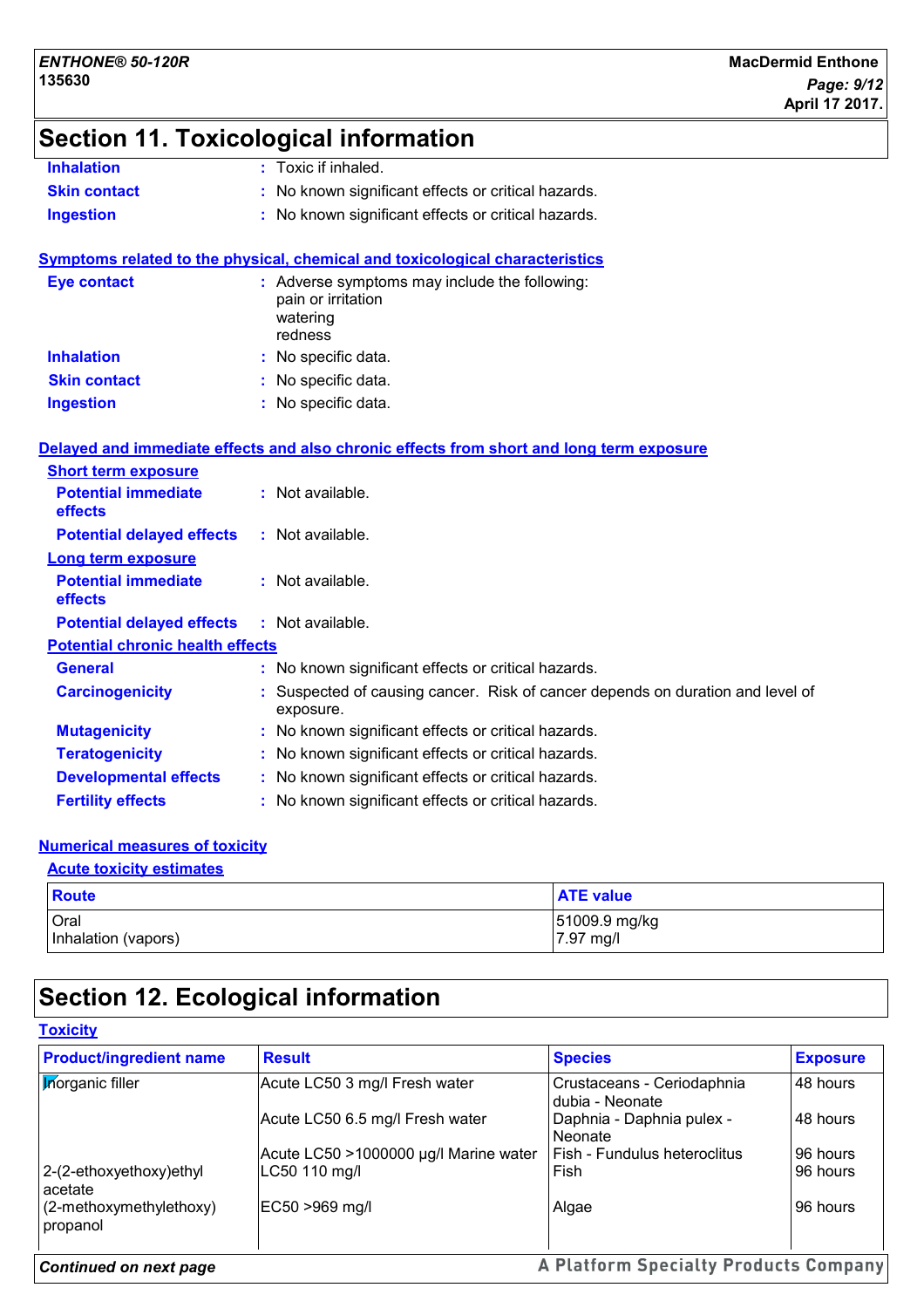# **Section 12. Ecological information**

| 2-methoxy-1-methylethyl | Acute EC50 500 mg/l | Daphnia | 48 hours |
|-------------------------|---------------------|---------|----------|
| <b>l</b> acetate        | Acute LC50 161 mg/l | Fish    | 96 hours |

### **Persistence and degradability**

Not available.

### **Bioaccumulative potential**

| <b>Product/ingredient name</b>        | LogP <sub>ow</sub> | <b>BCF</b> | <b>Potential</b> |
|---------------------------------------|--------------------|------------|------------------|
| <b>Korganic filler</b>                |                    | 352        | low              |
| $ 2-(2-ethoxyethoxy)ethyl$<br>acetate | 0.76               | 3.2        | low              |
| $(2-methoxymethylethoxy)$<br>propanol | 0.004              |            | low              |
| 2-methoxy-1-methylethyl<br>acetate    | 1.2                |            | low              |
| petroleum solvent naphtha             | 2.8 to $6.5$       | 99 to 5780 | high             |
| <b>ARALISMO SA ARTI</b>               |                    |            |                  |

### **Mobility in soil**

**:** Not available.

**Other adverse effects** : No known significant effects or critical hazards.

**Soil/water partition coefficient (Koc)** 

# **Section 13. Disposal considerations**

**Disposal methods :**

The generation of waste should be avoided or minimized wherever possible. Disposal of this product, solutions and any by-products should at all times comply with the requirements of environmental protection and waste disposal legislation and any regional local authority requirements. Dispose of surplus and non-recyclable products via a licensed waste disposal contractor. Waste should not be disposed of untreated to the sewer unless fully compliant with the requirements of all authorities with jurisdiction. Waste packaging should be recycled. Incineration or landfill should only be considered when recycling is not feasible. This material and its container must be disposed of in a safe way. Care should be taken when handling emptied containers that have not been cleaned or rinsed out. Empty containers or liners may retain some product residues. Vapor from product residues may create a highly flammable or explosive atmosphere inside the container. Do not cut, weld or grind used containers unless they have been cleaned thoroughly internally. Avoid dispersal of spilled material and runoff and contact with soil, waterways, drains and sewers.

|                                        | <b>DOT</b><br><b>Classification</b> | <b>TDG</b><br><b>Classification</b> | <b>Mexico</b><br><b>Classification</b> | <b>UN</b>      | <b>IMDG</b>    | <b>IATA</b>    |
|----------------------------------------|-------------------------------------|-------------------------------------|----------------------------------------|----------------|----------------|----------------|
| <b>UN number</b>                       | Not regulated.                      | Not regulated.                      | Not regulated.                         | Not regulated. | Not regulated. | Not regulated. |
| <b>UN proper</b><br>shipping name      |                                     |                                     |                                        |                |                |                |
| <b>Transport</b><br>hazard class(es)   |                                     |                                     |                                        |                |                |                |
| <b>Packing group</b>                   |                                     |                                     |                                        |                |                | -              |
| <b>Environmental</b><br><b>hazards</b> | No.                                 | No.                                 | No.                                    | No.            | No.            | No.            |

# **Section 14. Transport information**

*Continued on next page*

A Platform Specialty Products Company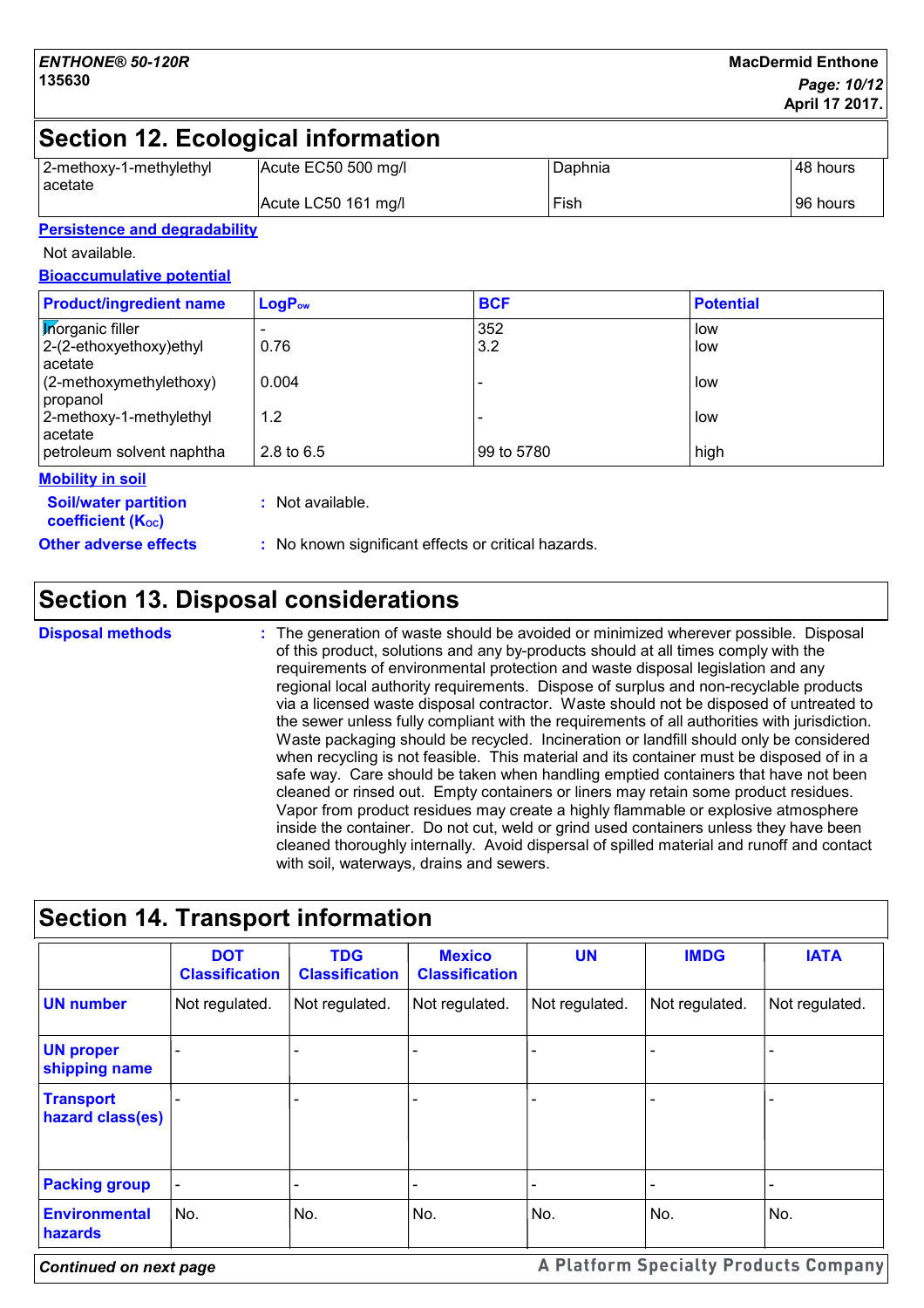# **Section 14. Transport information**

### **Special precautions for user Transport within user's premises:** always transport in closed containers that are **:** upright and secure. Ensure that persons transporting the product know what to do in the event of an accident or spillage.

# **Section 15. Regulatory information**

| <b>U.S. Federal regulations</b>             | : TSCA 5(a)2 proposed significant new use rule (SNUR): No products were found. |
|---------------------------------------------|--------------------------------------------------------------------------------|
|                                             | TSCA 5(a)2 final significant new use rule (SNUR): No products were found.      |
|                                             | TSCA 12(b) one-time export notification: No products were found.               |
|                                             | TSCA 12(b) annual export notification: No products were found.                 |
| <b>United States inventory</b><br>(TSCA 8b) | : All components are listed or exempted.                                       |

### **SARA 302/304**

### **Composition/information on ingredients**

No products were found.

### **SARA 311/312**

| <b>Classification</b> | : Fire hazard                   |
|-----------------------|---------------------------------|
|                       | Immediate (acute) health hazard |
|                       | Delayed (chronic) health hazard |

### **SARA 313**

|                                           | <b>Product name</b>                                                   | <b>CAS number</b>            | $\frac{9}{6}$         |
|-------------------------------------------|-----------------------------------------------------------------------|------------------------------|-----------------------|
| <b>Form R - Reporting</b><br>requirements | $ 2(2-ethoxyethoxy)$ ethyl acetate<br>(2-methoxymethylethoxy)propanol | $112 - 15 - 2$<br>34590-94-8 | $10 - 20$<br>$1 - 10$ |
| <b>Supplier notification</b>              | $ 2(2-ethoxyethoxy)$ ethyl acetate                                    | $112 - 15 - 2$               | $10 - 20$             |

SARA 313 notifications must not be detached from the SDS and any copying and redistribution of the SDS shall include copying and redistribution of the notice attached to copies of the SDS subsequently redistributed.

### **California Prop. 65**

**WARNING:** This product contains a chemical known to the State of California to cause cancer.

**WARNING:** This product contains less than 1% of a chemical known to the State of California to cause birth defects or other reproductive harm.

**Canada :** All components are listed or exempted.

### **International lists**

**National inventory**

# **Section 16. Other information**

### **Hazardous Material Information System (U.S.A.)**



**Procedure used to derive the classification**